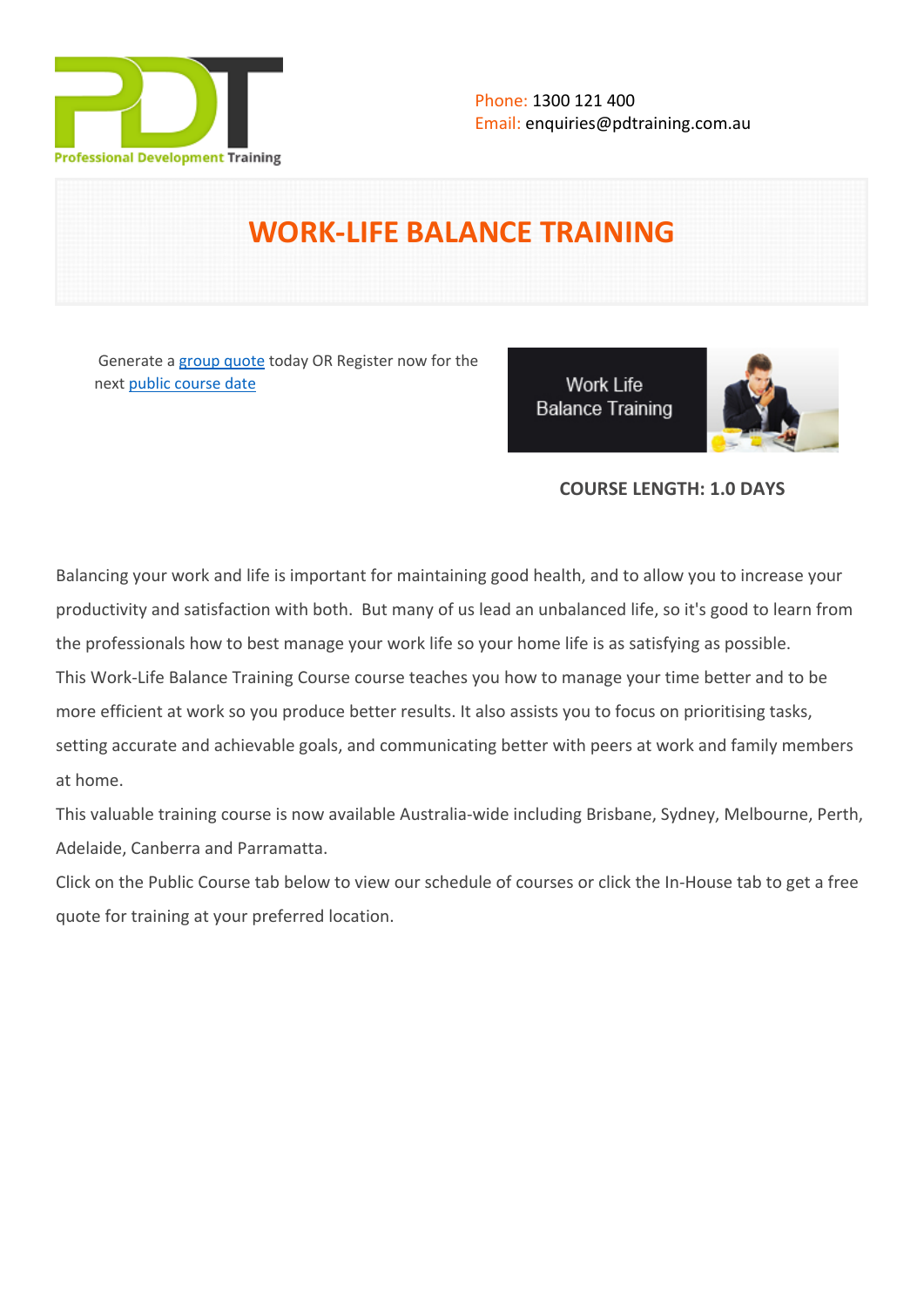#### **WORK-LIFE BALANCE TRAINING COURSE OUTLINE**

#### **FOREWORD**

Creating a balance between work and life can be challenging, whereas both demand your attention and energy. When properly balancing a career and personal life, you become healthier, both mentally and physically and enjoy an enhanced lifestyle.

With a work-life balance, you will be able to manage your time better, which will impact various aspects of your life positively. This workshop will provide you training in focusing on relevant life and work matters, setting practical goals, and communicating and managing better.

#### **OUTCOMES**

#### **After completing this course, participants will have learned to:**

- Understand the benefits of a work-life balance
- Recognise the signs of an unbalanced life
- Learn about employer resources for a balanced lifestyle
- Telecommunicate effectively
- Master time management and goal setting
- Leave work stress at work, and home stress at home
- Work at a home office productively
- Manage time
- Find the most effective work methods for you
- Improve life at home by spending time alone
- Draw a boundary between work and home
- Create a balance at work and at home
- Learn to manage stress

#### **MODULES**

#### **Lesson 1: Getting Started**

- Housekeeping Items
- Pre-Assignment Review
- Workshop Objectives
- The Parking Lot
- **•** Action Plan

#### **Lesson 2: Benefits of a Healthy Balance**

- Why It's Important
- Increased Productivity
- Improved Mental and Physical Health
- Increased Morale
- Case Study